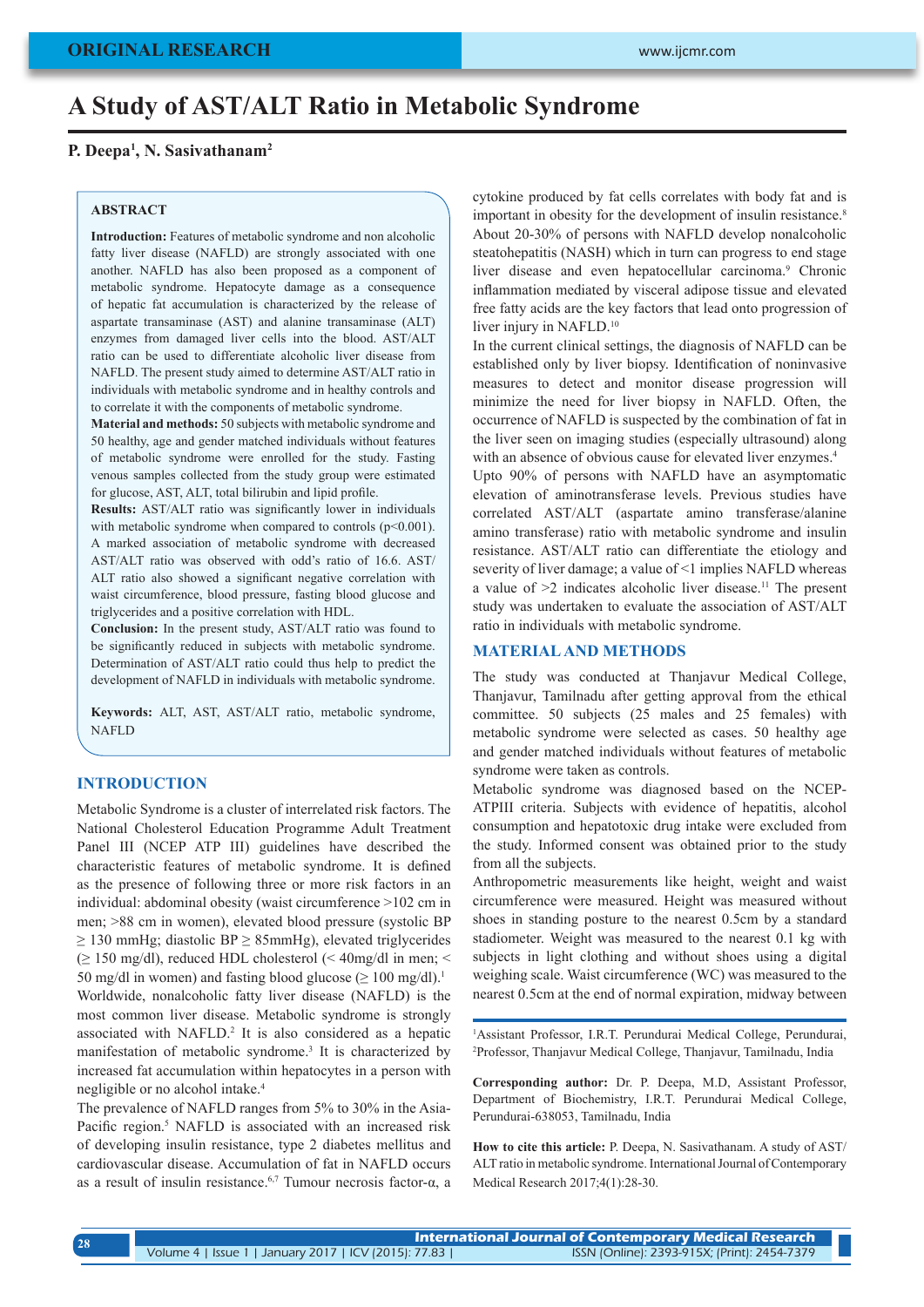the superior border of the iliac crest and inferior margin of the ribs using a steel tape. Body mass index (BMI) was calculated by dividing the weight in kilograms by height in square meters (kg/m2 ). Blood pressure was recorded on the right arm with a standard sphygmomanometer in the sitting position after the person had relaxed for about 10 minutes. The measurement was repeated after 10 minutes and the average of the two readings were noted.

Under aseptic precautions, 5 ml of fasting venous samples were collected from the study groups and centrifuged after retraction of the clot. The serum was estimated for glucose, AST, ALT, total bilirubin and lipid profile. Glucose was estimated by Glucose oxidase-peroxidase method, AST and ALT by enzymatic methods, Total Cholesterol by Cholesterol oxidase PAP method, Triglycerides by GPO-PAP method, HDL by direct method Total Bilirubin by Jendrassik-Grof's method in XL 300 auto analyser. LDL was calculated by Friedwald's formula.

## **STATISTICAL ANALYSIS**

Data were statistically analysed using SPSS software (13) and expressed in terms of mean and standard deviation. Student's t-test was employed for the analysis of data. 'P' value less than 0.05 was taken as the significant value. Correlation between AST/ALT ratio and the components of metabolic syndrome was assessed using Pearson's correlation coefficient.

# **RESULTS**

Table 1 shows the baseline characteristics of the study group. AST/ALT ratio was significantly lower in individuals with metabolic syndrome when compared to healthy control subjects (p<0.001).Metabolic syndrome showed a marked association with decreased AST/ALT ratio with odds ratio of 16.6. Table 2 shows the gender wise distribution of AST/ALT ratio in the study group. AST/ALT ratio was significantly lower in both males and females with metabolic syndrome.

Table 3 shows the Pearson's coefficient of correlation between AST/ALT ratio and the different components of metabolic syndrome. AST/ALT ratio showed a significant negative correlation with waist circumference, blood pressure, FBG and triglycerides and a significant positive correlation with HDL.

#### **DISCUSSION**

NAFLD is considered as one of the morbid conditions of metabolic syndrome. It is typically characterized by elevated aminotransferase levels. In the present study, AST/ALT ratio was observed to be significantly reduced in persons with metabolic syndrome (P<0.001). Previous studies have demonstrated similar findings.<sup>11,12</sup>

NAFLD is strongly correlated with visceral adiposity (reflected by waist circumference).<sup>10</sup> The accumulation of fat in the abdomen predicts fat deposition in hepatocytes irrespective of a person's total body fat content and thus contributes to the pathogenesis of NAFLD.<sup>13</sup> In our study, we observed a significant negative correlation between AST/ALT ratio and waist circumference.

We also observed a significant negative correlation between AST/ALT ratio and fasting blood glucose and triglycerides and a significant positive correlation with HDL. Samuel et al demonstrated the causal role of hepatic fat accumulation in

| <b>Parameters</b>                                  | <b>Controls</b>    | <b>Metabolic</b>   | P value |  |
|----------------------------------------------------|--------------------|--------------------|---------|--|
|                                                    | $(n=50)$           | syndrome           |         |  |
|                                                    |                    | $(n=50)$           |         |  |
|                                                    | $Mean \pm S.D$     | $Mean \pm S.D$     |         |  |
| Age (years)                                        | $39.78 \pm 8.6$    | $42.14 \pm 9.08$   | 0.433   |  |
| BMI (kg/m <sup>2</sup> )                           | $21.18 \pm 2.36$   | $25.8 \pm 3.2$     | 0.04    |  |
| $WC$ (cm)                                          | $84.3 \pm 4.24$    | $96.7 \pm 7.06$    | 0.006   |  |
| $SBP$ (mmHg)                                       | $104.6 \pm 9.0$    | $126.36 \pm 20.21$ | < 0.001 |  |
| $DBP$ (mmHg)                                       | 74.56±3.85         | $81.88 \pm 8.85$   | < 0.001 |  |
| $FBG$ (mg/dl)                                      | 86±9.5             | $104 \pm 7.76$     | 0.004   |  |
| $TC$ (mg/dl)                                       | 170.76±18.25       | 181.52±20.03       | < 0.001 |  |
| $TGL$ (mg/dl)                                      | $134.81 \pm 17.64$ | 188.16±25.85       | < 0.001 |  |
| $HDL$ (mg/dl)                                      | $42.6 \pm 3.1$     | $37.2 \pm 4.3$     | 0.03    |  |
| $VLDL$ (mg/dl)                                     | $27.8 \pm 3.3$     | $37.32\pm 6.1$     | < 0.001 |  |
| $LDL$ (mg/dl)                                      | $101.67 \pm 13.06$ | $106.8 \pm 18.07$  | 0.04    |  |
| AST (U/L)                                          | $18.2 \pm 4.1$     | $32.3 \pm 5.7$     | < 0.001 |  |
| ALT (U/L)                                          | $13.4 \pm 6.3$     | $44.7 \pm 9.21$    | < 0.001 |  |
| <b>AST/ALT Ratio</b>                               | $1.13 \pm 0.07$    | $0.81 \pm 0.23$    | < 0.001 |  |
| Total bilirubin                                    | $0.8 \pm 0.3$      | $0.9 \pm 0.32$     | 0.67    |  |
| (mg/dl)                                            |                    |                    |         |  |
| Table-1: Descriptive statistics of the study group |                    |                    |         |  |

| Gender                                                                 | <b>Groups</b>               | $Mean \pm SD$   | P value |  |  |
|------------------------------------------------------------------------|-----------------------------|-----------------|---------|--|--|
| Males                                                                  | Controls $(n=25)$           | $1.22 \pm 0.07$ | < 0.001 |  |  |
|                                                                        | Metabolic syndrome $(n=25)$ | $0.81 \pm 0.23$ |         |  |  |
| Females                                                                | Controls $(n=25)$           | $1.13 \pm 0.07$ | < 0.001 |  |  |
|                                                                        | Metabolic syndrome $(n=25)$ | $0.82 \pm 0.24$ |         |  |  |
| <b>Table-2:</b> Gender-wise distribution of AST/ALT ratio in the study |                             |                 |         |  |  |
| group                                                                  |                             |                 |         |  |  |

| <b>Parameters</b>                                                | 'r' value | 'P' value |  |  |
|------------------------------------------------------------------|-----------|-----------|--|--|
| WС                                                               | $-0.686$  | < 0.01    |  |  |
| <b>SBP</b>                                                       | $-0.536$  | < 0.01    |  |  |
| <b>DBP</b>                                                       | $-0.394$  | < 0.01    |  |  |
| <b>FBG</b>                                                       | $-0.411$  | < 0.01    |  |  |
| <b>TGL</b>                                                       | $-0.612$  | < 0.01    |  |  |
| HDL                                                              | 0.499     | < 0.01    |  |  |
| Table-3: Pearsons correlation coefficient for AST/ALT ratio with |           |           |  |  |
| components of Metabolic Syndrome                                 |           |           |  |  |

the development of insulin resistance.<sup>14</sup> Hyperlipidemia and fatty change in the liver promote inflammation through nuclear factor-κB signaling pathways ultimately leading onto insulin resistance.10 In addition, we observed a significant negative correlation between AST/ALT ratio and blood pressure. Hsiao et al demonstrated the significant correlation of severe fatty liver with hypertension, triglyceride metabolism and abnormal glucose levels.15

The results of the present study show that the AST/ALT ratio was strongly associated with all the components of metabolic syndrome. This is in accordance with the Insulin Resistance Atherosclerosis Study which proved that the AST/ALT ratio independently predicted metabolic syndrome in a well characterized multiethnic cohort.16

Our study had some limitations. One limitation is the lack of dietary habit evaluation in the study group which could modify the association of AST/ALT ratio with metabolic syndrome. Liver biopsy and imaging studies like ultrasound were not performed to establish the diagnosis of NAFLD which is the second limitation.